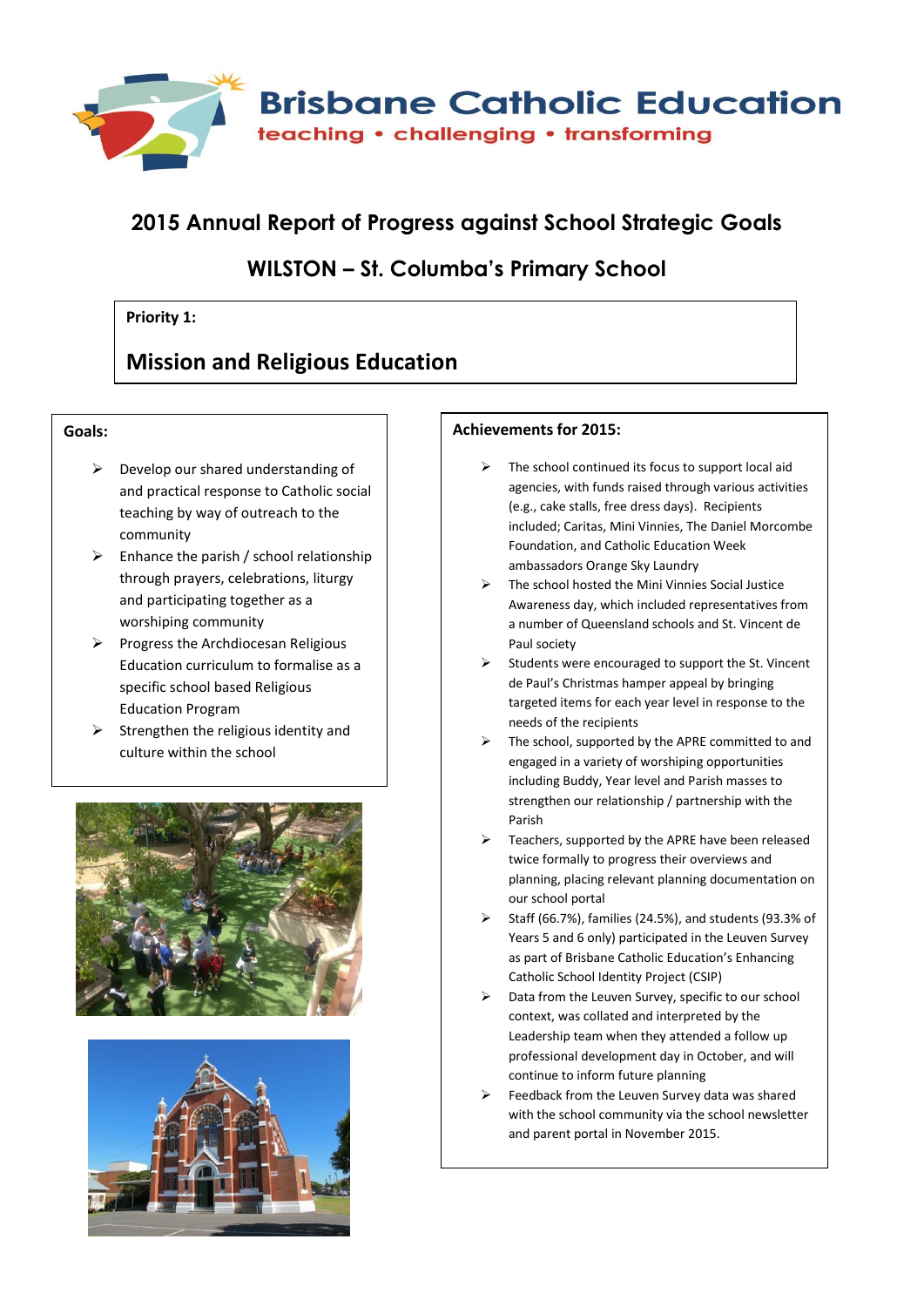

# **Brisbane Catholic Education**

teaching • challenging • transforming

**Priority 2:**

# **Learning and Teaching**

#### **Goals:**

- $\triangleright$  Further develop differentiation practices across the school to support diverse learning needs, inclusive of all levels of ability
- $\triangleright$  Sexuality Education is developed and progressed, in line with BCE directions
- $\triangleright$  Targeted strategies are developed to support the identification, monitoring and improved education outcomes for students, including those with diverse needs
- $\triangleright$  The Australian curriculum is progressively implemented within the context of the BCE learning framework, as a means of realising equity and excellence
- $\triangleright$  The school Leadership team and class teachers have well developed capacities to utilise information, communication and technologies to improve teaching and learning
- $\triangleright$  Undertake focussed professional learning and development, supported by a practical school inquiry, targeting improving student achievement





#### **Achievements for 2015:**

- A number of selected students on the St. Columba's Gifted and Talented register attended Gateways and Brainways days offered throughout the year by external agencies
- Through cooperative planning, curriculum adjustments for students with diverse needs across all learning areas were documented, fulfilling requirements of the NCCD (Nationally Consistent Collection of Data)
- Upon advice from BCE personnel, the school introduced the Daniel Morcombe Child Safety Curriculum in all Year levels
- In Term 3, the school re-launched the resilience building program BounceBack across all year levels
- Key staff members including the AP, STiE and Speech Pathologist attended BCE provided professional Development about expected and effective practices, including Principles of Assessment, Model of Pedagogy, Context/Text Model, Learning and Teaching Framework and Gradual Release of Responsibility model
- $\triangleright$  The Gifted and Talented coordinator together with the AP, completed, formalised and shared with the community, the school's Gifted and Talented position paper
- Physical Education teachers attended professional development focusing on the Australian HPE Curriculum
- Teachers, supported by BCE personnel, and Teacher Librarian, engaged in planning sessions to support and resource the effective implementation of The Arts Curriculum
- Teachers engaged in annual BCE Consistency of teacher judgement (CTJ) moderation process in the areas of Mathematics and Religious Education
- $\triangleright$  School leadership team, together with members of the school's IT committee hosted a parent information session early in Term 4, for current Prep families about ICT as a learning capability in 21<sup>st</sup> Century Education', in readiness for their children participating in the school's 1:1 device programme
- Our Learning Management System (LIFE) leaders engaged with staff at planned times throughout each term to up-skill staff, and participate in professional sharing
- Extra funding was applied for and granted to support the further release of staff to engage in localised professional development around integrating our Learning Management System in to teaching and learning opportunities
- School's Visible Learning team enacted the 2015 Visible learning plan by hosting a range of activities at a dedicated staff twilight session
- School's Visible Learning team hosted visitors from Larrakeyah Primary, Darwin NT, to engage in professional sharing around the implementation of Visible Learning tools and strategies at St. Columba's
- Principal and key Visible Learning team members attended a professional development opportunity in New Zealand for 1 week, and upon their return, shared valuable information with staff at a staff meeting, twilight session, and again with staff from other schools at our external moderation day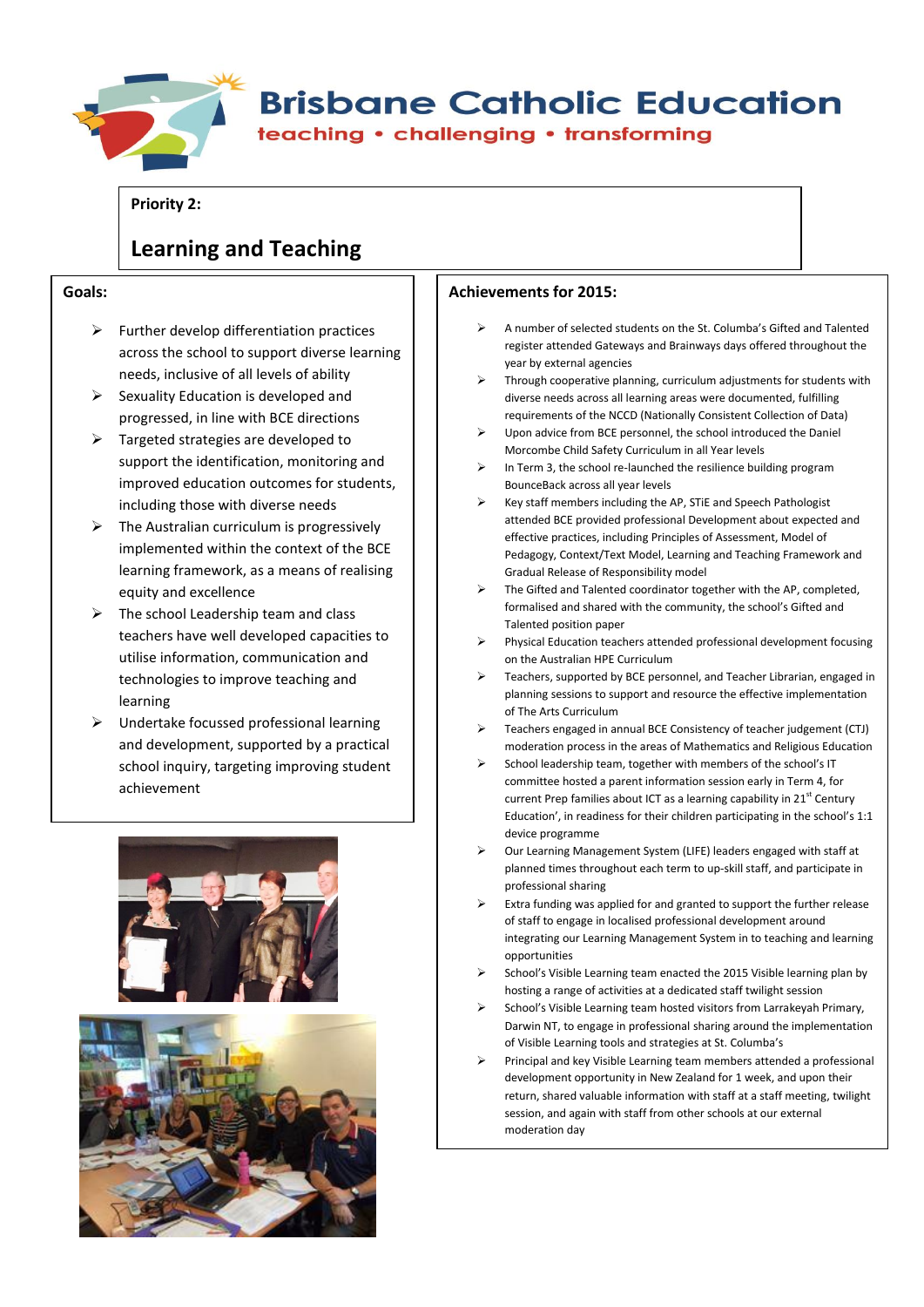

#### **Priority 3:**

# **Professional Practice and Collaborative Relationships**

#### **Goals:**

- $\triangleright$  Develop a comprehensive approach to staff development, including professional learning, professional standards, performance management and leadership opportunities
- $\triangleright$  Enhance partnerships with and between parents and carers to develop a sense of community and inclusiveness for all
- $\triangleright$  Enhance the effectiveness of communication between parents and teachers and the school leadership, including through the expanded use of Information, communication and Learning Technologies
- $\triangleright$  Increase parent involvement in BCE internal component reviews for numerous aspects of school life
- $\triangleright$  Staff well-being, morale and positive relationships will be supported and enhanced
- The 2016 St. Columba's Great Fete is acknowledged as a key event in the lead up to launching our School Centenary celebrations in October 2016
- $\triangleright$  The school centenary in 2017 is acknowledged as a significant event in the life of the school



#### **Achievements for 2015:**

- $\triangleright$  Teaching staff undertook various professional development opportunities, including staff meetings and staff twilight sessions, facilitated by BCE personnel in the area of Growth Coaching, Mentoring and setting iSmart goals
- Membership of the School Board was reviewed, and the pastoral model was shared with all members of the current Board and prospective full and associate members
- Two new full members and several associate members were inducted into the School Board for the 2015 year
- $\triangleright$  School Leadership team in consultation with the school's IT committee presented an ICLT parent night for current Prep parents as a way of sharing information about the use of fixed and mobile technology in our school, and what that might look like at each year level, with reference to National Curriculum legislation and general capabilities for successful teaching and learning in the 21<sup>st</sup> Century
- 2015 Internal Component Review process was shared with staff and parents via the School Board, P & F Association and through the school Newsletter
- Monthly birthday morning tea celebrations were re-introduced as a way of building community and encouraging positive partnerships among all staff
- $\triangleright$  P & F Association facilitated the formation of the 2016 Great Fete committee, including seeking the appointment of a new fete convenor
- $\triangleright$  A centenary steering committee has been formed and a 'town hall' style community meeting was held to register interest and commence planning for the Centenary celebrations. This included a proposed and detailed timeline of possible events, and the formation of sub-committees
- Centenary committee met with AP to set budgetary requirement for the duration of the Centenary events